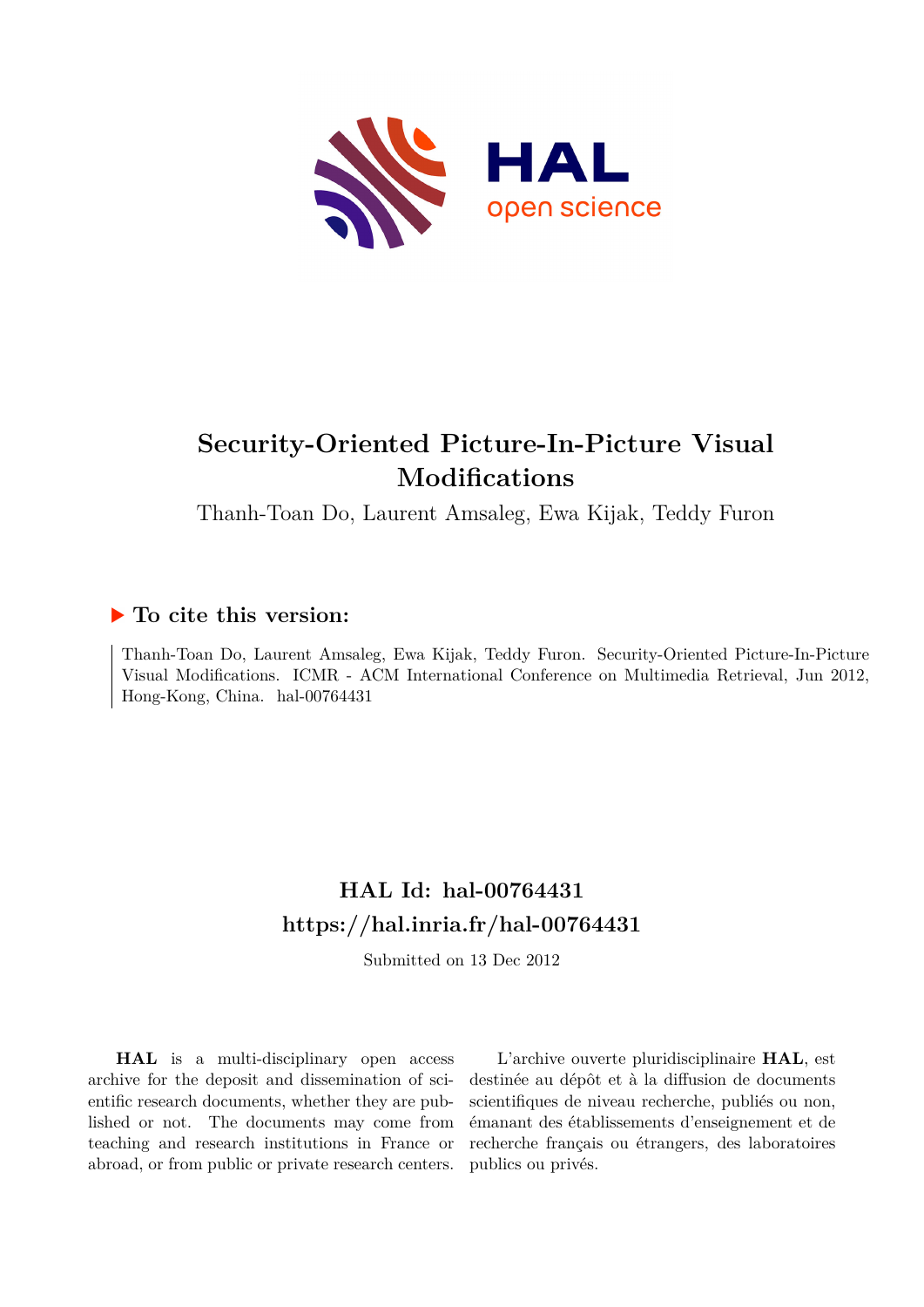## **Security-Oriented Picture-In-Picture Visual Modifications**

Thanh-Toan Do Université de Rennes 1 Campus de Beaulieu, Rennes, France thanh-toan.do@irisa.fr

Ewa Kijak Université de Rennes 1 Campus de Beaulieu, Rennes, France ewa.kijak@irisa.fr

## ABSTRACT

The performance of Content-Based Image Retrieval Systems (CBIRS) is typically evaluated via benchmarking their capacity to match images despite various generic distortions such as crops, rescalings or Picture in Picture (PiP) attacks, which are the most challenging. Distortions are made in a very generic manner, by applying a set of transformations that are completely independent from the systems later performing recognition tasks. Recently, studies have shown that exploiting the finest details of the various techniques used in a CBIRS offers the opportunity to create distortions that dramatically reduce the recognition performance. Such a security perspective is taken in this paper. Instead of creating generic PiP distortions, it proposes a creation scheme able to delude the recognition capabilities of a CBIRS that is representative of state of the art techniques as it relies on SIFT, high-dimensional  $k$ -nearest neighbors searches and geometrical robustification steps. Experiments using 100,000 real-world images confirm the effectiveness of these securityoriented PiP visual modifications.

## Categories and Subject Descriptors

H.3.1 [Information Systems]: Information Storage and Retrieval—Content Analysis and Indexing; I.4 [Image Processing and Computer Vision]: General

## General Terms

Security, Content-Based Image Retrieval

## Keywords

SIFT, Forensics, Picture in Picture, Image Database, Visual Modifications

*ICMR* '12, June 5-8, Hong Kong, China

Laurent Amsaleg CNRS, IRISA Campus de Beaulieu, Rennes, France laurent.amsaleg@irisa.fr

Teddy Furon INRIA Rennes Bretagne–Atlantique Campus de Beaulieu, Rennes, France teddy.furon@inria.fr

## 1. INTRODUCTION

Content-Based Image Retrieval Systems (CBIRS) get increasingly involved in various multimedia forensics applications. They mainly perform automatic detection of sensitive contents like illegal copies of copyrighted material, child pornography images or terrorist images and videos propaganda. Their central role can be explained by the recent progress made by the technology they use. CBIRS are very efficient, allowing extremely fast recognition even when managing collections containing several million images [13]. They have very good recognition capabilities as they identify images that are similar to a query despite rather severe visual modifications such as crops, rotations, scale changes, compressions, . . .

Recognition wise, Picture in Picture are among the most difficult visual modifications to cope with. A Picture in Picture (PiP) visual modification tries to preclude the recognition of a copyrighted picture by inserting a downscaled version of that picture inside another innocuous and distracting large scale picture.<sup>1</sup> The identification of the copyrighted picture tends to fail because the recognition of the distracting image dominates. According to the specifications of the TRECVID competition as well as the results obtained by many research teams worldwide [20], coping with PiP is probably the hardest task when doing content-based copy detection. For a fair evaluation, TRECVID produces a set of PiP modifications challenging the competitors' CBIRS. In general, PiP modifications (by TRECVID or anyone else) are created in a quite generic way, independently of the systems that will later battle them. This image modification process typically belongs to a set of generic content transformations used to benchmark recognition robustness.

Assessing the performance of systems from a robustness point of view is mainstream in the Computer Vision or Multimedia literature. None of these communities explored the performance of systems from a security perspective, however. The security of a CBIRS is its ability to resist to some dedicated attacks led by malicious pirates against the specific techniques this system uses. Recently, a handful of papers have warned the community about the poor security levels of CBIRS [11, 5, 7]. These papers describe various strategies endangering the recognition capabilities of systems re-

Permission to make digital or hard copies of all or part of this work for personal or classroom use is granted without fee provided that copies are not made or distributed for profit or commercial advantage and that copies bear this notice and the full citation on the first page. To copy otherwise, to republish, to post on servers or to redistribute to lists, requires prior specific permission and/or a fee.

Copyright C 2012 ACM 978-1-4503-1329-2/12/06 ... \$10.00.

<sup>&</sup>lt;sup>1</sup>Inserting a copyrighted video inside a distracting video raises very similar issues. The PiP term we use here refers to both problems.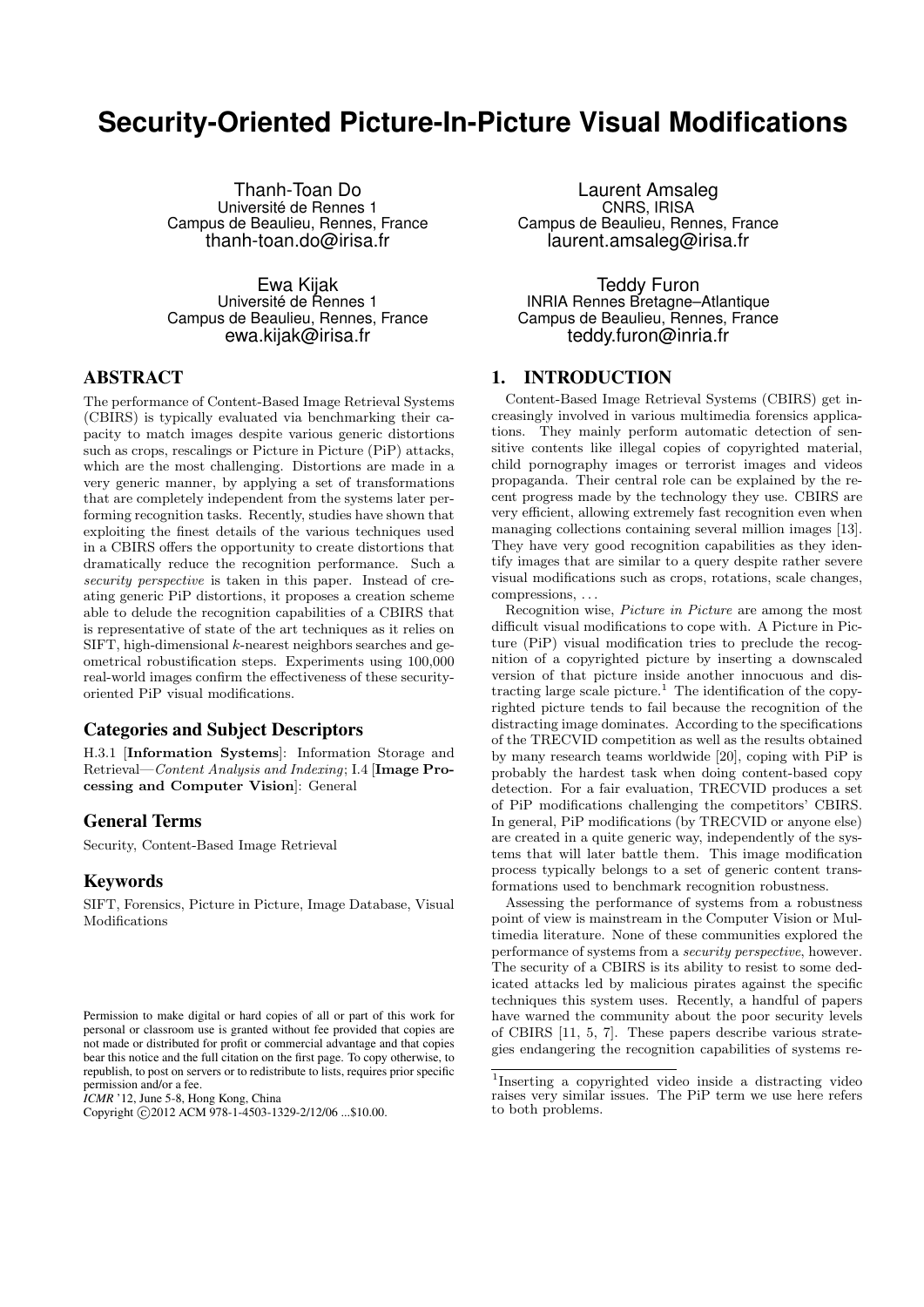lying on SIFT [18] for recognition. These strategies produce very specific visual modifications that are SIFT aware, i.e., which fully benefit from a deep knowledge of SIFT internals to minimize visual distortion while dramatically reducing descriptor matching.

This paper adopts a security point of view on the Picture in Picture visual modifications. Instead of producing PiP images in a generic way, we propose a technique producing PiP attacks able to delude the recognition capabilities of a system using SIFT, running high-dimensional knn (nearest neighbors) searches and final geometrical verification steps. Note that SIFT, k-nn and geometry are state-of-the-art building blocks of many real-life copyright oriented CBIRS. In a nutshell, existing PiP attacks embed the severely scaled-down version of the protected image in a distractor, which dominates recognition. Our attacking scheme does the opposite: it embeds a very small distractor image patch inside the (full-resolution) protected picture. That small patch is carefully determined such that it will catch almost all matches avoiding the full resolution image to be identified, hence deluding recognition.

This paper is organized as follows. Section 2 briefly describes how PiP visual modification schemes are created and how existing CBIRS recognize contents despite PiP. Section 3 describes how are produced these security-oriented PiP visual modifications. Section 4 shows the effectiveness of the proposed scheme through large scale image recognition experiments. Finally, Section 5 concludes.

## 2. PIP VISUAL MODIFICATIONS

This section gives a brief overview of the typical process that eventually creates a Picture in Picture visual modification. It then discusses about the two families of solutions found in the literature recognizing contents despite PiP attacks.

The overall context assumes that a large database of contents to protect has been created somehow, offline. Query images later submitted are checked against this database and the system decides whether queries are or are not quasicopies of the protected contents. The system succeeds when a quasi-copy that is indeed in the query is detected, despite the various visual modifications it has undergone (the query is a true positive). The system also succeeds when it asserts that the query is a true negative. In this case the system has not found any piece of content in the database similar to the query because this query is indeed purely made of innocuous material.

In contrast, the system fails when it can not detect that a protected piece of content is in the query (false negatives) or when it asserts that the query contains some protected contents while it is indeed not the case (false positive). In general, the goal of the visual modifications are to produce as much as possible (i) false negatives precluding the detection of protected contents and/or (ii) false positives making the whole system unreliable in practice.

## 2.1 Producing PiP Visual Modifications

The way TRECVID produces PiP modifications is quite generic and works as follows [20]. First, an image (or video) is randomly picked from a collection of distracting contents, in practice unlikely to match with the database of protected material. Then, the image (or the video) that the modification process tries to hide from recognition is scaled down



Figure 1: Four examples from TRECVID: (a) and (c) are the images to be protected, kept inside the database; (b) and (d) are the corresponding TRECVID PiP visual modifications.

and is inserted in the distracting contents. TRECVID specifies the rules driving the downscaling as well as the location of the inserted contents. The downscaled size ranges between half and one third of its original size; the downscaled protected content can be inserted at five locations, the four corners or the center of the distracting image. Furthermore, the aspect ratio of the inserted image/video is typically fixed. TRECVID benchmark includes several hundreds of such PiP material. Figure 1 shows four examples from TRECVID. It is interesting to compute the PSNR between the original and modified versions. PSNR is naturally very small as pixels are very different. In this example,  $PSNR(1(a),1(b))=12.64$  and  $PSNR(1(c),1(d))=8.35$ .

## 2.2 Recognizing Contents Despite PiP

Overall, there are two families of techniques trying to identify the protected contents embedded inside a distracting image or video. The first family heavily relies on prior knowledge to facilitate identification, because it knows the PiP procedure sticks to the predefined rules. The second family has no particular ad-hoc mechanism but rather finely analyzes the candidate list of similar material returned by the database search during a post-processing step. We detail these two families below.

#### *2.2.1 Prior Knowledge for Separating Images*

The first family makes use of the PiP construction rules to separate the two images, isolating the distracting image from the one possibly protected. Once separated, that later image is typically up-scaled and then used to query the CBIRS.

Some image separation techniques use edge/line information to detect the boundaries of the inserted image. The detection typically relies on a Canny edge detector or on a Hough transform [19, 17, 22]. In [17], a Canny edge detector is run to locate horizontal and vertical edges which can possibly be at the boundaries of the inserted image. Candidate regions which will later be used as queries are obtained by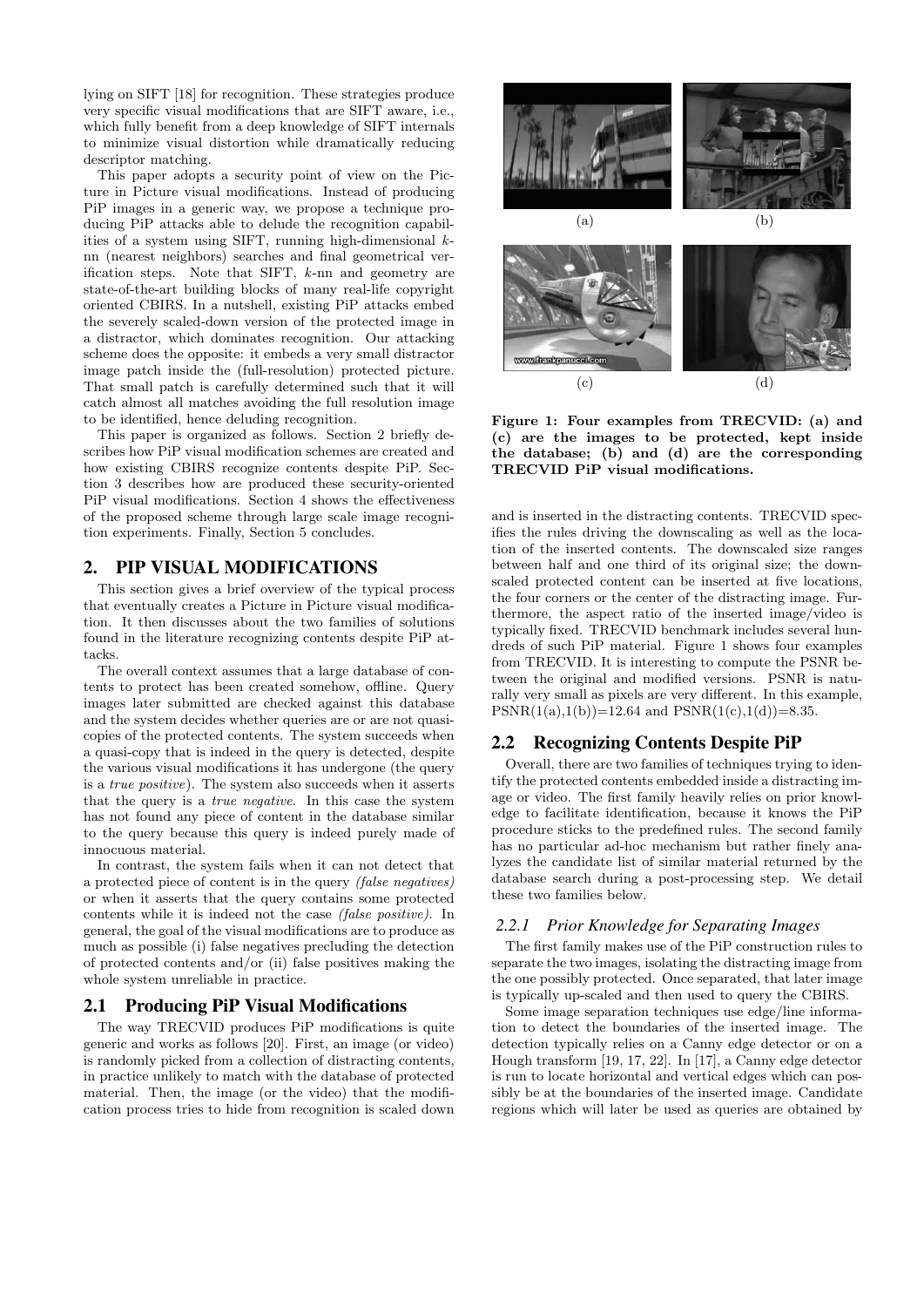grouping four edges in pairs made of two horizontal and two vertical edges. Some candidate regions are then eliminated according to some additional criteria such as their aspect ratio as well as their location. Finally, the remaining candidate regions are extracted from the global image, up-scaled and probe the system. The one with the highest similarity score is returned as the final answer. [19] uses a Hough transform to detect persistent strong horizontal lines from which the candidate regions are determined.

Separating the distracting from the potentially protected contents is somehow similar when dealing with videos [22]. In this case, Canny is run on every single frame of the video, which in turns creates a series of detected edge images. A time-sliding window processes consecutive edge images and produces average edge images. A Hough transform is then applied on these average edge images to detect persistent lines, and short lines as well as non horizontal or vertical lines are eliminated. The remaining lines create candidate regions, probing the system one after the other.

Some other methods detect corners of regions instead of lines. In [3, 2], a Sobel operator and a Laplacian kernel are applied to video frames. Pixels in frames that are found to be part of either horizontal or vertical edges are flagged. The corners of candidate regions are thus the pixels in images where the maximum accumulation of edge points on horizontal and vertical directions are found.

Other methods make an even more rough use of the prior knowledge of the rules driving the creation of PiP visual modifications. For example, [15] extracts from the whole image a series of candidate regions located at the four corners as well as around the center, having sizes of 30%, 40% and 50% of the whole image. These regions are then used to probe the database.

Overall, these methods too much rely on the prior knowledge to be usable in practice from a security perspective. While these PiP detection techniques are somehow robust, they are not at all secure. Once the TRECVID rules are known, it is easy to create a PiP visual modification that diverges enough from these rules to make recognition more problematic. Inserting the protected content at a random location, rotating it by few degrees or stretching it by different scaling factors are sufficient to delude recognition.

#### *2.2.2 Identification Without Prior Knowledge*

In contrast to the approaches mentioned above, some other techniques do not separate the images. They rather compute feature vectors over the whole image and then query the database with every single descriptor, without separating anything [12, 9, 24, 25]. Once all the query descriptors have probed the database, the list of candidate images is then post-processed in order to identify the potential protected contents. This post-processing step typically checks the geometry consistency between the query and all images in the candidate list. Very robust tools estimating the geometrical consistency are used, such as RANSAC [8, 16, 21] or the Generalized Hough Transform [1, 18].

Three comments are in order, however. First, the feature vectors (typically SIFT) are so powerful that the search process is likely to put in the candidate list the protected image corresponding to the one quasi-copied in the PiP, despite its downscaling. Finding that image inside the list of candidates is thus a matter of eliminating the other candidate images that are false positives. Second, the robustness of the

geometrical verification process is so high that if the query indeed contains some pieces of protected contents, then it will be classified as containing inliers (mostly, if not only). Third, because the distracting image in the query does not match with any image in the database, then no consistency will be found there and the distracting part of the query image is thus classified as containing outliers only.

These techniques strongly assume that the distracting part of the image/video query does not belong to database—this is a very serious drawback. Otherwise, when the distracting part is in (or turns out to be in) the database, then the result returned by the CBIRS is much more ambiguous. When the distracting part dominates recognition then the inserted part, also protected, is not identified. This in turn might cause severe difficulties in applications where copyright holders get remunerated on a pay-per-view type-of basis. This is typically a security threat as a pirate well aware of the details of the application as well as of the monetizing rules can bias the system and cause a fraudulent behavior. Like for the techniques based on a prior knowledge, it is not a problem of robustness, but a problem of security.

## 3. CBIRS-AWARE PIP CREATION

In contrast to the generic way of creating PiP visual modifications, we now detail a technique producing PiP attacks deluding the recognition capabilities of a CBIRS based on the SIFT description, an approximate high-dimensional knn search and a final geometrical verification. These three techniques managing image description, indexing and retrieval as well as removing false positives are representative of how most state-of-the-art systems work. They are used in real-life applications because they cope with large data collections, their recognition power is excellent, their speed is impressive and the results they return is high quality despite approximations. We first present the salient aspects of these techniques before detailing the CBIRS-aware PiP creation process.

### 3.1 Representative CBIRS Techniques

Attacking a system from the security side requires to deeply know its internals. Like some prior works [11, 6, 4], this paper aims at modifying the content of images to skew their description such that they are hardly detected by the system. It is therefore key to detail the SIFT image description [18].

SIFT computes local features in three steps. First, it detects a keypoint located in  $(x, y)$  in the image at scale  $\sigma$ if it is a local extremum of the DoG (Difference of Gaussian) response. In the second step, the main orientation  $\theta$  is computed based on gradient directions locally around  $(x, y)$ . The keypoint is defined as  $kp = \{x, y, \sigma, \theta\}$ . The third step computes the descriptor on a support region centered on  $(x, y)$  and whose size depends on scale  $\sigma$ . The support region is divided into 16 subregions, and the 8-bin quantized histograms of weighted gradient orientation of the subregions are concatenated into a 128-dimensional vector.

SIFT feature vectors are extracted from all images of the database and then inserted into an high-dimensional index, offline. Due to the curse of dimensionality, indexing is approximate to achieve good performance by trading-off result quality for response time. When a user submits a query to the system, its features vectors are first extracted and an approximate  $k$ -nn search is run for each query vector. Each database vector found during this process then votes for the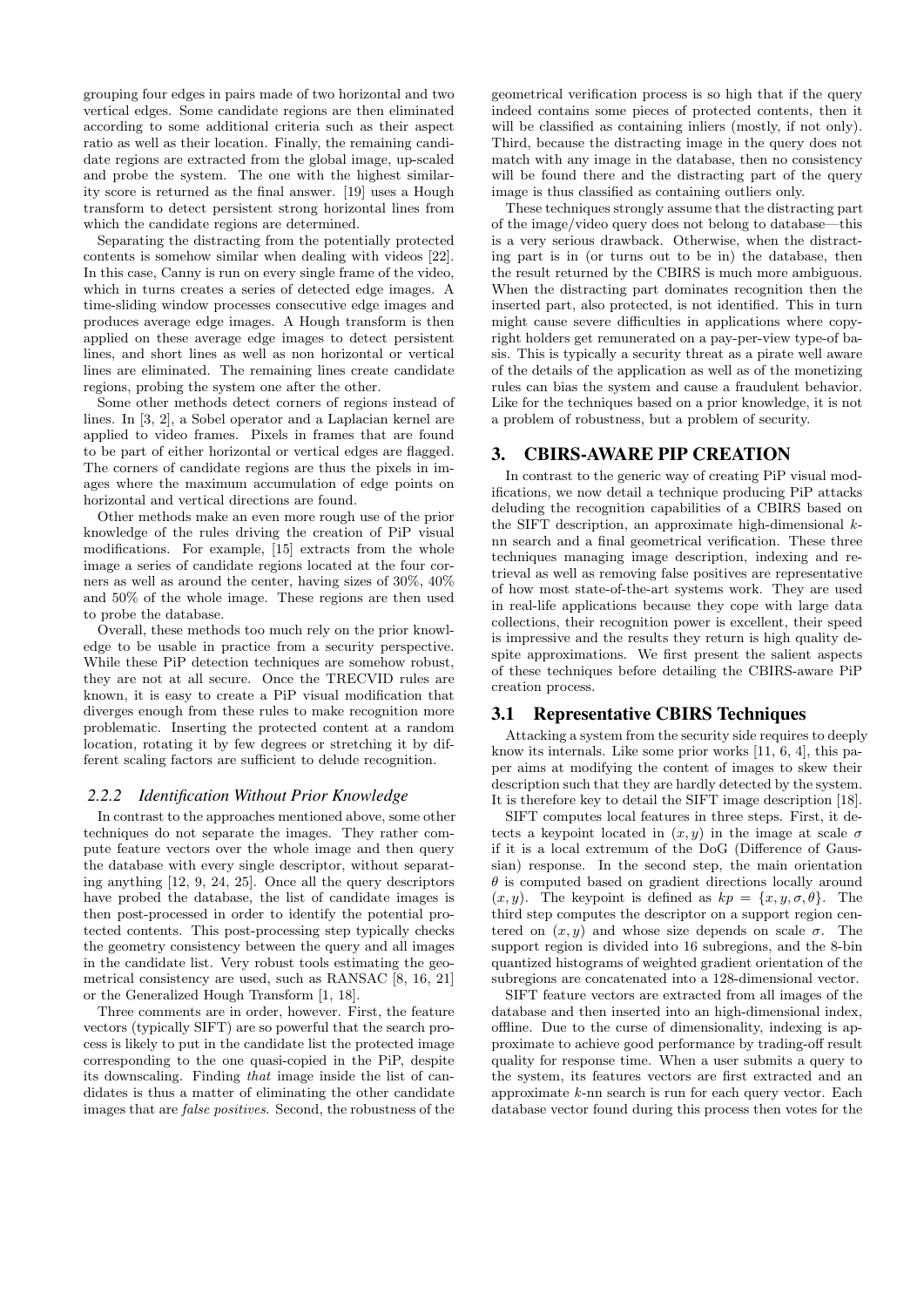

Figure 2: Example of an image after the full washing process. PSNR=30.03

| Washing Step          | $#$ keypoints | $#$ matches |
|-----------------------|---------------|-------------|
| Original image        | 1034          | 1034        |
| Reducing Density      | 910           | 833         |
| Changing Orientations | 961           | 505         |
| Local Smoothing       | 694           | 115         |

Table 1: Number of keypoints and number of matches between the washed images and their original counterparts. Average on 1,000 images.

database image it has been extracted from. This eventually gives a list of candidate similar images along with scores. A final step checks the geometric consistency of these candidate images with the query. This re-ranks the candidate images. The scores of the images in this list as well as their degree of geometrical consistency allows the CBIRS to decide whether or not the query contains protected content.

Overall, it can be seen that the ability of the CBIRS to correctly match descriptors has a direct impact on the final decision. The more different the descriptors are between images, the less likely they will be found similar by the system. The goal of the security-oriented PiP visual modification is therefore to eventually produce descriptors extracted from the quasi-copy that are as much as possible different from the one extracted from the image to protect while minimizing the visual distortion. Following the guidelines of  $[6, 4]$ , two approaches can achieve this goal. The first one tries to remove as much keypoints as possible from the image to hide—fewer keypoints make matching less marked; the second one does not touch keypoints but touches their support regions to end up with quite different high-dimensional SIFT descriptors. Both techniques are summarized below.

## 3.2 Image Washing Before PiP

As proposed in [6, 4], a forged copy of a protected image is 'washed' to reduce as much as possible the number of matches between that forged copy and its original version. First, the regions of keypoints density in the quasicopy (called image  $I$ ) are identified using a window of size  $(50 \times 50)$  sliding over I. When more than 60 SIFT-keypoints exist in that window, then the whole region in the image is smoothed by Gaussian function with  $\sigma$  equals 1.3.

The washing carries on by manipulating the support regions of the remaining keypoints. [4] modifies the value of the pixels in some of these regions in order to change their

dominant orientation in a non affine-way, since SIFT absorbs affine transforms. For every keypoint, it determines how the pixels in the support region should be changed for shifting its orientation by at least  $\pi/6$ . This, in turn, ensures that the descriptors computed from this tweaked support region and from the original support region are far enough in the highdimensional space. The changes are applied in the picture if the PSNR computed between the original and tweaked support regions does not drop below a threshold.

Finally, a small, very local, smoothing is done where there remain some unmodified keypoints, hoping each is afterwards not anymore a local extremum of the DoG. Again, here, PSNR is checked to avoid too severe visual distortions.

Overall, after washing, the forged copy of a protected image has (i) few descriptors that perfectly match with its original version, (ii) many descriptors that are unlikely to match since they have been moved away in the high-dimensional space and (iii) several new keypoints created as side effects due to visual artifacts that may or may not match [7]. Querying the CBIRS with such a washed image is likely to identify the original but with a very low score, making the system less confident. Figure 2 and Table 1 illustrate this process. Table 1 gives the average number of keypoints that are detected in the various washed versions of 1,000 images. It also gives the average number of matches between a washed image and its original counterpart determined using Lowe's criterion [18].

#### 3.3 Creating the PiP Attack

Washing even more reduces the number of keypoints that still match with their original counterpart and breaks recognition. Yet, so severely washed images are much too distorted to remain usable in practice and keep any commercial value. In contrast, as highlighted in the Section 2, making sure the distracting part dominates the recognition is one option; making it difficult to separate the two images is another. For these reasons, our scheme for producing CBIRSaware PiP attacks adopts the following guidelines:

- The relative locations of the protected contents and the distracting part have to be as free as possible. Corners and centers should not be the only options.
- The frontier between the protected and the distracting contents must not boil down to straight segments (this includes not being strictly vertical/horizontal).
- The distracting part must always strongly match with some contents that is protected in the database, even if the contents of this database remains absolutely unknown. Making sure the recognition has ambiguities is key to this attack scheme.
- The PSNR computed between the original image and its forgery must be high to preserve visual quality.

From these guidelines, our PiP attack inserts inside the image to be forged a small visual patch carefully determined such that it is extremely likely to strongly match with some of the (unknown) contents of the database. What follows describes how such visual patches are determined, how they are inserted into the images and why more than one patch might be inserted.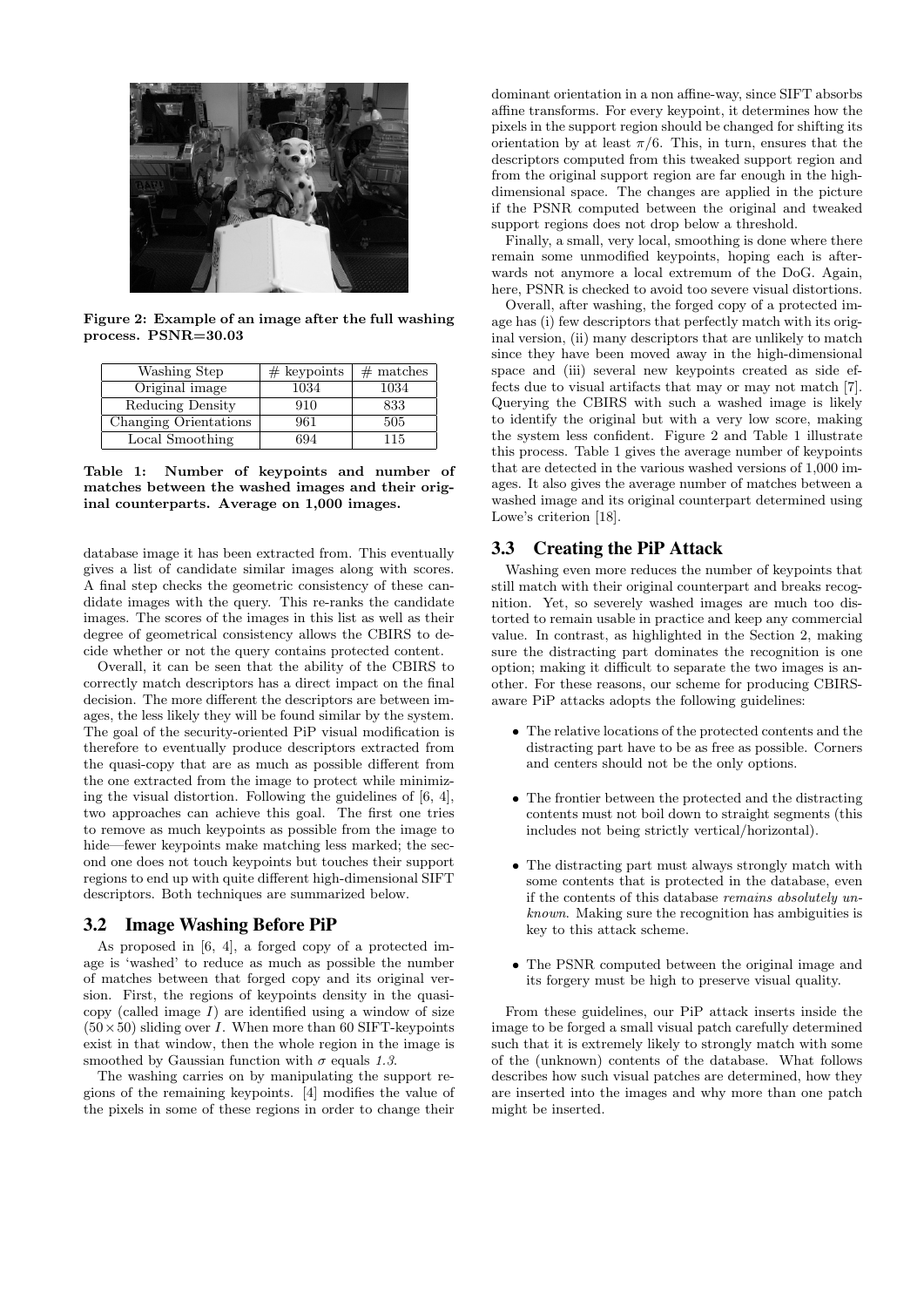#### *3.3.1 Determining Candidate Visual Patches*

After washing, the forged image still contains several keypoints matching with their original counterparts in the original, non washed image. To make sure this original image does not get ranked first by the CBIRS, more matches than this number must be created between another image from the database of protected contents and some visual elements in the query image. Furthermore, there must be a good geometrical consistency between these matching keypoints to pass the geometrical verification.

It is easy to identify such matches when the database of protected contents is known. First, the contents to be protected might be copyrighted material such as blockbusters or other images that are somehow known from everyone. Second, the CBIRS might return images that are similar to the ones used for querying the system. In this case, it is possible to patiently send queries and accumulate results.

Analyzing these disclosed images bootstraps the creation of CBIRS-aware PiP attacks. First, these images are segmented according to the keypoint density and only dense enough regions are kept. Then, each dense region is repeatedly cropped around its center to create small square visual patches of  $10 \times 10$  pixels,  $15 \times 15$ ,  $20 \times 20$ , .... This, somehow, creates a dictionary of visual patches that are sorted by the number of keypoints still matching their origin image after cropping.<sup>2</sup> Then, we select a patch from this dictionary containing more keypoints than the number of remaining matching keypoints after the washing of the forgery. Inserting this patch in the washed image is going to produce enough geometrically consistent matches to push the original image down in the result list (at least with rank  $#2$ , see 3.3.4).

In some applications, it might be impossible to disclose what is inside the database. It is however possible to create a set of visual patches that are extremely likely to match with some images from this unknown database. Many images include textures that are very repetitive, such as tiles, bricks, tree leaves, window shutters, windows on a facade seen from far enough, friezes, fabrics, clothes, etc. Downloading a fair number of pictures from Flickr provides an easy way to bootstrap the construction of a dictionary of keypoint-dense visual patches, as described above. These patches typically contain regular and repetitive patterns. The pirate bets that these patterns will match with some of the database images even if no images from the database are known. Furthermore, it is likely these patches will be geometrically consistent with some of the database contents.

Overall, our strategy starts by building a dictionary of visual patches. Examples are given in the Table 2. Patches have different sizes since their keypoint density varies. It then picks from the dictionary the patches that have more keypoints than what remains in the washed image. This gives a list of candidate patches. The next sections describe the selection of one or more patches in that list and their insertion in the washed image.

#### *3.3.2 Inserting a Visual Patch*

We define four policies for determining where a visual patch is inserted inside the washed image. In contrast to



Table 2: Dictionary of Keypoint-Dense Visual Patches.

TRECVID, the insertion is not driven by a simple rule, but rather by the content of the washed image, and therefore its place significantly varies from one image to the other. For simplicity, we detail the policies assuming there is only one patch candidate for insertion.

#### *Policy #1: PSNR-Oriented.*

The first policy finds the place in the washed image where the patch can be inserted while reducing the PSNR as little as possible. Let  $I_w$  be the washed image into which the patch  $I_p$  has to be inserted, eventually producing the image  $I'_w$ .  $I_p$  is a  $p \times p$  pixel square. First,  $I_p$  is turned into a column vector, centered  $\tilde{I}_p = I_p - \bar{I}_p$ , with  $\bar{I}_p$  denoting the average luminance.  $I_p$  is then sled over the washed image. Because SIFT is invariant to illumination changes (provided the local contrast is not too small), it is possible to adjust the illumination of  $\tilde{I}_p$  to be as close as possible to  $I_w(x, y, p)$ the  $p \times p$  region of  $I_w$  around position  $(x, y)$ . This boils down to finding parameter  $a$  and  $b$  such that:

$$
\min_{a,b} \|a\tilde{I}_p + b - I_w(x, y, p)\|^2, \text{ subject to: } a \ge a_{min}. \tag{1}
$$

The constraint  $a > a_{min}$  avoids small values of a which flattens  $I_p$  removing most (if not all) of its keypoints. Solving (1) gives  $a$  and  $\overline{b}$ :

$$
b = \bar{I}_w(x, y, p),
$$
  
\n
$$
a = \max\left(a_{min}, \frac{\tilde{I}_p^T I_w(x, y, p)}{\|\tilde{I}_p\|^2}\right).
$$
 (2)

Once the best illumination of  $I_p$  is determined at position  $(x, y)$ , the PSNR between  $aI_p + b$  and  $I_w(x, y, p)$  is computed. Once  $I_p$  has been sled all over  $I_w$ , it is inserted at the place where the maximum PSNR was observed. At that time, after having inserted the patch  $I_p$  with the appropri-

 $^2\rm{For\ example,}$ a $50\times50$  pixels cropped patch containing  $400$ keypoints has only 300 matches with its origin image. The difference comes from the keypoints near the borders of the patch which can not match anymore.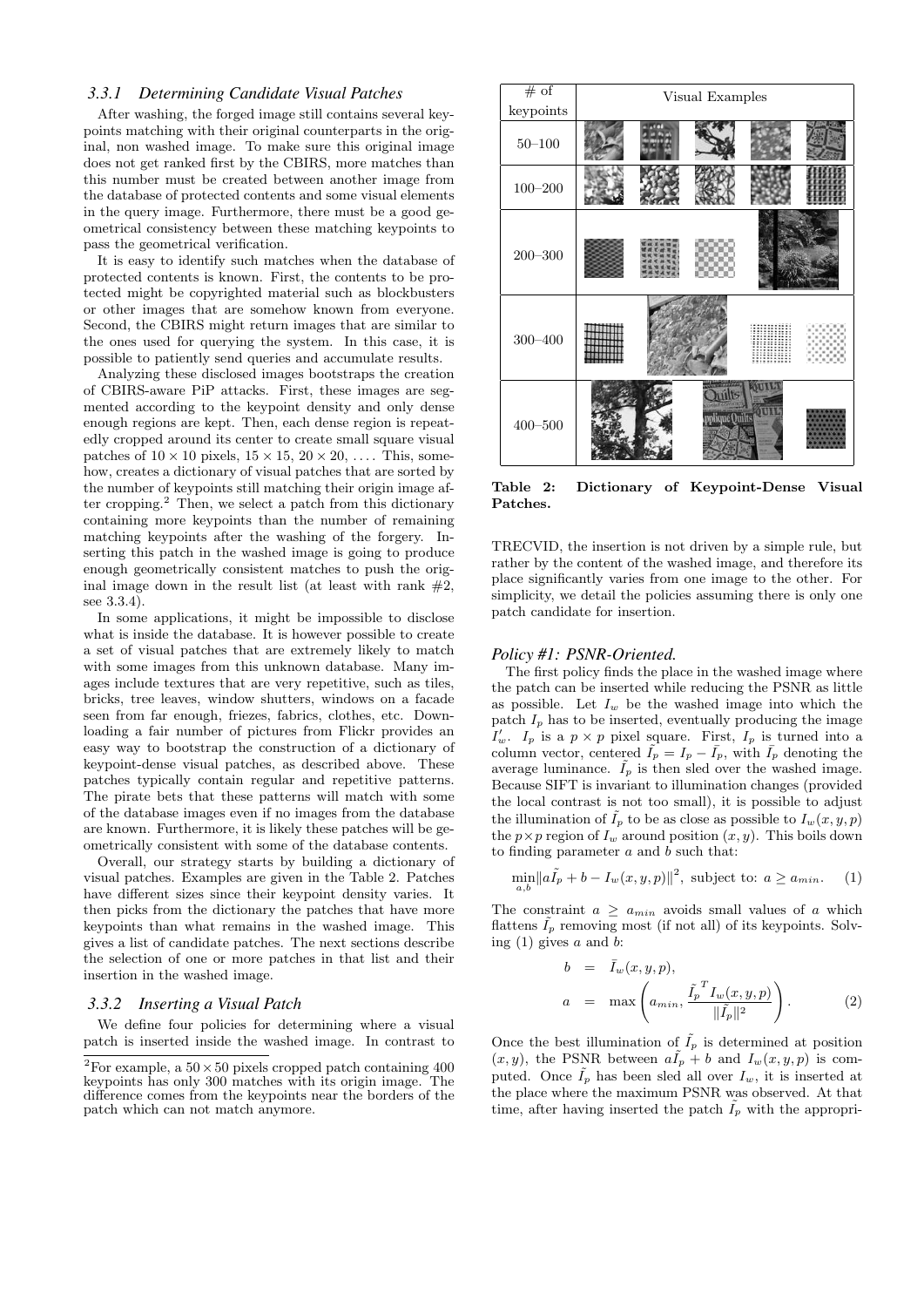

Figure 3: Illustrating the four patch insertion policies. (a), (b), (c) and (d) are Policies  $#1$  to  $#4$ , respectively. PSNR are respectively 29.13, 24.77, 29.11, 25.14. (e) shows the map of salient regions found using GBVS. (f) gives in white the area where high-saliency forbids patch insertion

ate values for a and b, the washed image becomes  $I'_w$ . This policy tends to insert  $I_p$  in poorly textured regions.

#### *Policy#2: Matching Density-Oriented.*

The second policy determines where to insert based on the number of matches that still exist between the washed image  $I_w$  and its original, non modified version. It moves a sliding window of size  $p \times p$  over  $I_w$  to identify the region with a maximum of matches. Then,  $I_p$  is centered,  $a$  and  $b$ are determined as in Policy#1 and then  $aI_p + b$  replaces the appropriate region of  $I_w$ . Generating  $I'_w$  this way tends to dramatically reduce the number of matches, making recognition harder.

#### *Policy#3: Visual Attention-Oriented & PSNR.*

Care must be taken to move away the patch from being inserted in the middle of, or close to, the visual centers of interest that exist in the image. This third policy therefore computes a visual saliency map for  $I_w$  using the Graph-Based Visual Saliency (GBVS) approach [10]. Policy#3 then simply determines salient-enough regions and then applies  $Policy#1$ , forbidding the sliding window to enter inside these regions.

#### *Policy#4: Visual Attention & Matching Density.*

Once the salient-enough regions have been determined, then  $Policy\#2$  is applied. This inserts the patch where the largest number of matching keypoints is found, outside salient regions.

#### *3.3.3 Blurring Boundaries*

Systems separating pictures to cope with PiP attacks heavily rely on horizontal and vertical segment detection. Challenging their security is possible by modifying the images such that detecting such segments becomes very difficult. One option is to blur the boundaries separating the two images. After inserting the patch, a small and local Gaussian  $\sigma = 1$ ) blurring around the frontier does the job. Then, vertical and horizontal edges are much harder to detect.

#### *3.3.4 Inserting Multiple Visual Patches*

Inserting one patch in the washed image pushes the corresponding original image at least at rank #2 in the result list. It might be desirable to push it further. In this case, several patches might be inserted in the washed image. Two inserted patches push the original image to rank#3, etc. Of course, it is not possible to push it extremely far without too severely degrading the washed image. Figure 3 shows examples where two patches have been inserted.

## 4. LARGE-SCALE EXPERIMENTS

In order to validate our CBIRS-aware PiP attacking schemes, we ran experiments with real images and with a real fully functioning CBIRS. We first present the evaluation setup before discussing the lessons learned from the experiments.

#### 4.1 Dataset, Queries and Setup

We created an image collection composed of 100,000 random pictures downloaded from Flickr that are very diverse in contents. All images have been resized to 512 pixels on their longer edge. We then randomly picked 1,000 of these images to use them as query images. We also used a large set of random images to build the dictionary of visual patches.

We computed the local description of these images using the open-source SIFT-VLFeat code by Vedaldi [23]. The collection yields 103,454,566 SIFT-VLFeat descriptors. These descriptors are indexed by the NV-Tree high-dimensional indexing scheme [14] which runs approximate k-nearest neighbor queries. The NV-Tree returns a candidate list of the best 100 matching images.

That list is then processed in order to rerank candidates based on their degree of geometrical consistency with the query image. This process iteratively takes one candidate image, determines which of its descriptors are matching with the query using Lowe's criterion [18]. This checks whether the Euclidean distance ratio between matching descriptors and their nearest neighbor is below 0.8. The matching descriptors are the inputs of a Hough transform model estimation in order to measure the geometric consistency of the matches. The mean square error is used to keep the best model. The number of inliers for this model is used to rerank the 100 candidate images.

#### 4.2 Experiment 1: Inserting One Patch

In this first experiment, we first wash the 1,000 query images and then determine which patch should be inserted in each washed image. We then insert patches in images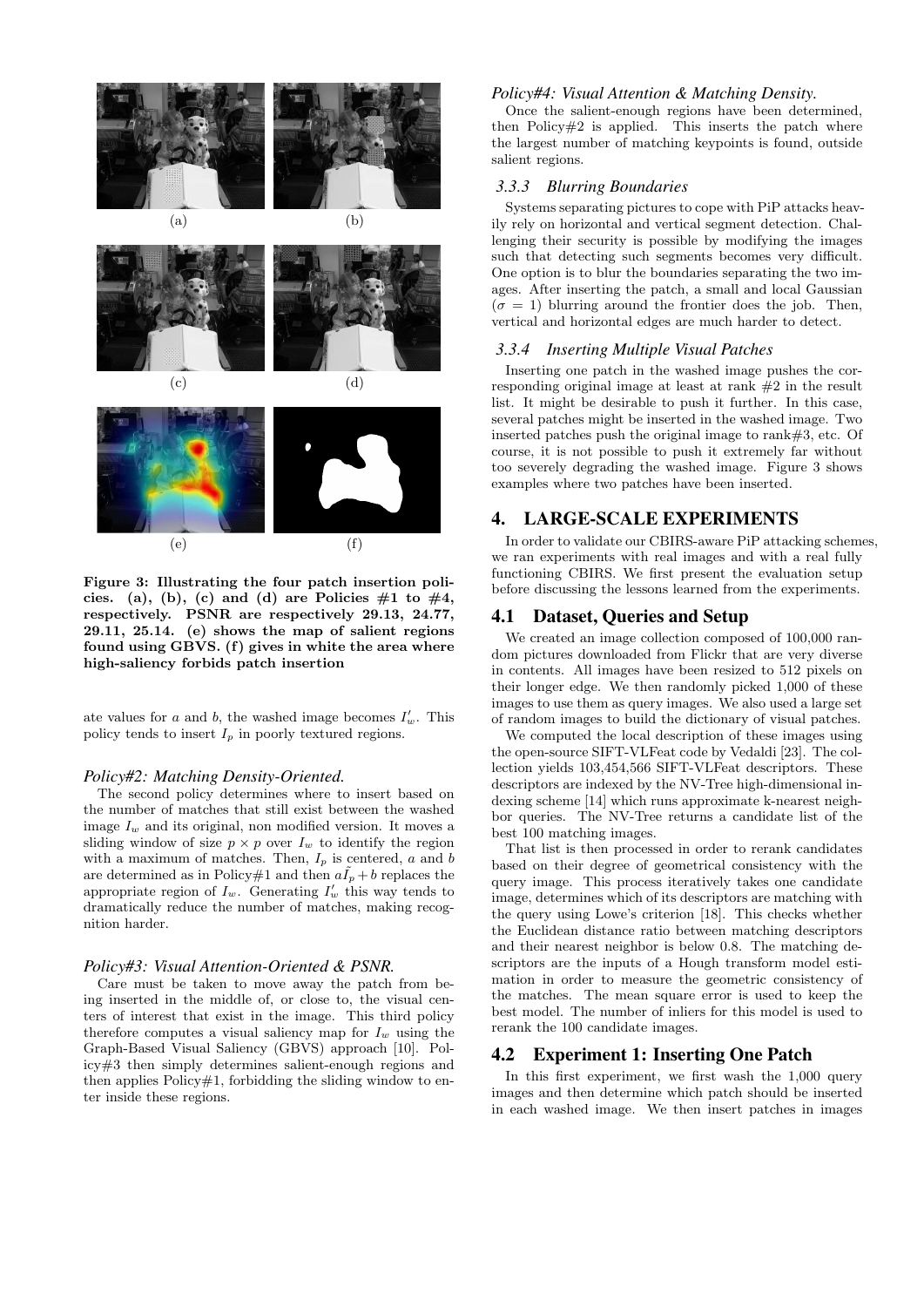| Policies                               | <b>PSNR</b> | $rank=1$ | $rank=2$ | rank>100 |
|----------------------------------------|-------------|----------|----------|----------|
| $\#1$ -PSNR                            | 29.55       | 25       | 923      | 47       |
| $\overline{\text{\#2-Matching Dens.}}$ | 28.14       | 17       | 921      | 60       |
| $\#3$ -Visual Att.                     | 29.52       | 20       | 928      | 46       |
| $&$ PSNR.                              |             |          |          |          |
| $\#4$ -Visual Att.                     | 28.35       | 13       | 918      | 63       |
| & Matching Dens.                       |             |          |          |          |

Table 3: Counting observed ranks of identified images, 1 patch, varying policies.

according to the four patch-insertion policies defined above, eventually ending-up with 4,000 CBIRS-aware PiP attacked images. Each attacked image is used to query the database. We first discuss the effectiveness of the attacks before giving details on the patches used to produce these attacks.

#### *4.2.1 Effectiveness of the Attacks*

Table 3 shows the effectiveness results of this experiment for each of the four policies as given by the first column. The second column gives the average PSNR between the original images and their attacked version, for the four policies.

The third column gives the number of times the PiP attack was not successful since the washed and attacked images could still be identified by the system and be ranked first. It turns out that some images can not be attacked in practice while preserving their PSNR. They are too much textured, still have too many unchanged keypoints after washing and would require the insertion of huge visual patches to topple over recognition. Note the failure rate is very small (1.88%, roughly, across policies).

The fourth column of the Table gives the number of times the original image is found at rank #2 in the final result. In this case, the PiP attack is successful. The washing was strong enough to dramatically reduce the number of (good) matches and the picked visual patch triggered enough matches (geometrically consistent) to dominate recognition.

The fifth column gives the number of times the original image is not found in the 100 most similar images. This happens when the washing removes enough keypoints and/or triggers matches with other random images from the database in addition to what produces the patches.<sup>3</sup>

Overall, we observe that identifying the original image after the CBIRS-aware PiP attacks is always problematic, the system having to deal with recognition ambiguities or being unable to identify the correct images. This is a very encouraging result.

#### *4.2.2 Details on Patches*

In addition to keeping track of image similarities for determining the effectiveness of the attacks, we recorded detailed information on the patches used to create the PiP visual modifications. Figure 4 shows the number of times patches having the sizes given by the x-axis were used to produce the 1,000 attacks in the case of Policy#1 (PSNR-oriented), quantized every 5 pixels. Figure 5 shows the impact on the PSNR of using patches of varying sizes. Overall, this shows that most patches are smaller than  $50 \times 50$  pixels, which is to contrast with images that are typically  $512 \times 384$ . Of course this in turn reduces the PSNR. It is interesting to observe that in some cases very small patches are picked from the



Figure 4: Patch Sizes Used



Figure 5: Patch Impact on PSNR

dictionary: their keypoint density is very high and they tend to contain small repetitive visual patterns such as clothes or bricks. We conducted that same study with the three other policies without seeing any significant changes.

#### 4.3 Experiment 2: Inserting Two Patches

This experiment demonstrates that it is possible to increase the rank of the original image by inserting more than one patch. This allows to make even more difficult the identification of the protected picture as (potentially) many other unrelated pictures dominate recognition. Table 4 gives effectiveness results when inserting two patches in the images, varying the policies. This table reads as the one given above. Here, the original image is (almost) never ranked first (col 3), occasionally ranked  $#2$  (col 4), very often ranked  $#3$  as desired (col 5). In addition, it is quite often not even found among the 100 most similar images (col 6). Note that on average 2.25 original images were ranked between 4 and 100.

#### 5. CONCLUSION

This paper is showing that creating Picture in Picture visual modifications from a security perspective is seriously

<sup>3</sup>Note that on average 4.75 original images were ranked between 3 and 100.